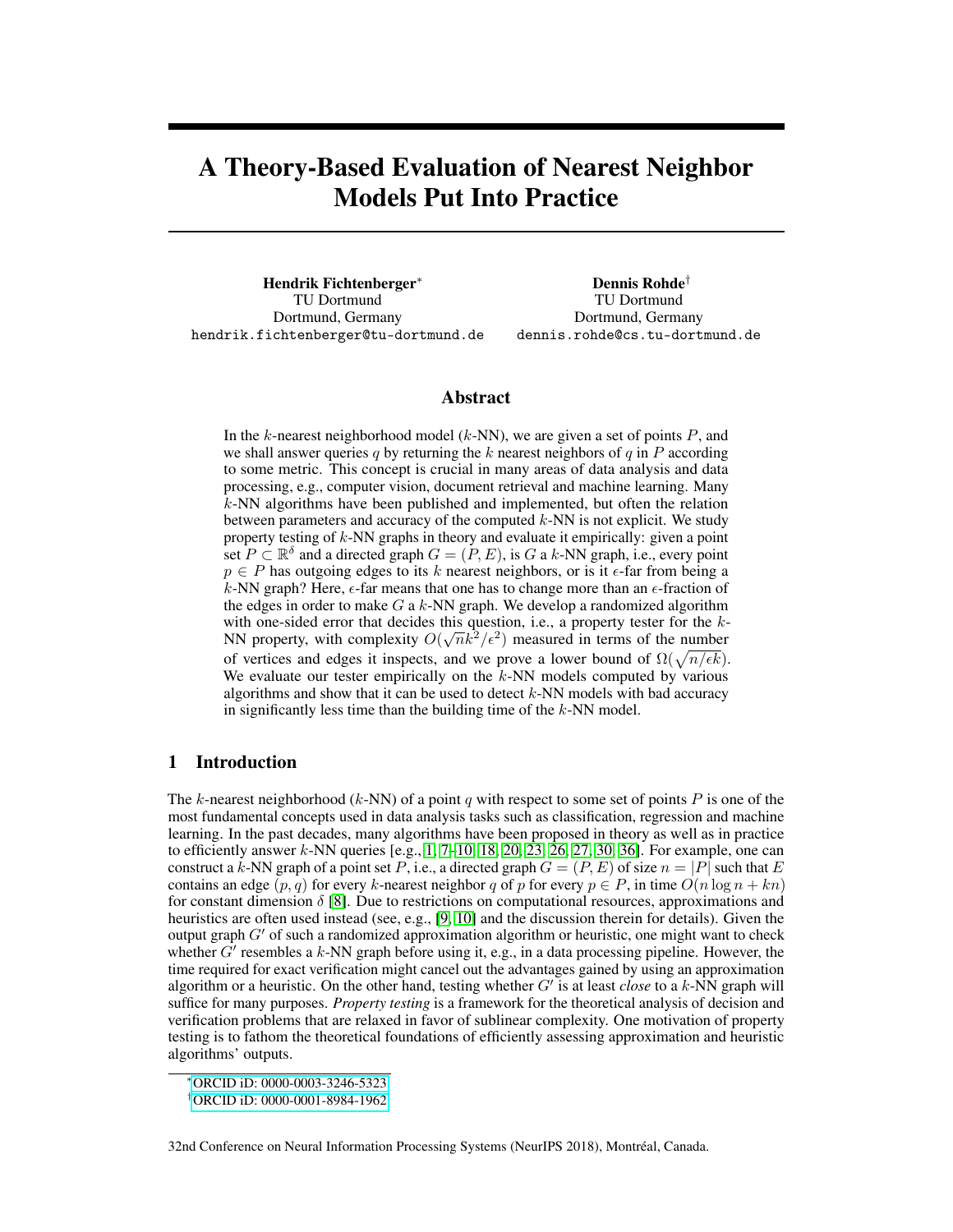Property testing [\[32\]](#page-11-1), and in particular property testing of graphs [\[21\]](#page-10-6), has been studied quite extensively since its founding. A one-sided error  $\epsilon$ -tester for a property P of graphs with average degree bounded by d has to accept every graph  $G \in \mathcal{P}$  and it has to reject every graph H that is  $\epsilon$ -far from P with probability at least 2/3 (i.e., if graphs that are  $\epsilon$ -far are relevant, it has precision 1 and recall  $2/3$ ). A graph H of size n is  $\epsilon$ -far from some property P if more than  $\epsilon dn$  edges have to be added or removed to transform it into a graph that is in  $\mathcal{P}$ . A two-sided error  $\epsilon$ -tester may also err with probability less than  $1/3$  if the graph has the property. The computational complexity of a property tester is the number of adjacency list entries it reads, denoted its *queries*. Many works in graph property testing focus on testing *plain* graphs that contain only the pure combinatorial information. However, most graphs that model real data contain some additional information that may, for example, indicate the type of an atom, the bandwidth of a data link or spatial information of an object that is represented by a vertex or an edge, respectively. In this work, we consider geometric graphs with bounded average degree. In particular, the graphs are embedded into  $\mathbb{R}^{\delta}$ , i.e., every vertex has a coordinate  $x \in \mathbb{R}^{\delta}$ . The coordinate of a vertex may be obtained by a query.

**Main Results** Our first result is a property tester with one-sided error for the property that a given geometric graph  $G$  with bounded average degree is a  $k$ -nearest neighborhood graph of its underlying point set (i.e., it has precision 1 and recall  $2/3$  when taking  $\epsilon$ -far graphs as relevant).

<span id="page-1-0"></span>**Theorem 1.** Given an input graph  $G = (V, E)$  of size  $n = |V|$  with bounded average degree d, *there exists a one-sided error -tester that tests whether* G *is a* k*-nearest neighbourhood graph. It* √ has query complexity  $c\cdot\sqrt{n}\,k^2\psi_\delta/\epsilon^2$ , where  $\psi_\delta$  is the  $\delta$ -dimensional kissing number and  $c>0$  is a *universal constant.*

We emphasize that it is not necessary to compute the ground truth (i.e., the  $k$ -NN of P) in order to run the property tester. Furthermore, the tester can be easily adapted for graphs  $G = (P \cup Q, E)$ such that  $P \cap Q = \emptyset$  and we only require that for every  $q \in Q$ , E contains an edge  $(q, p)$  for every k-nearest neighbor p of q in P. This is more natural when we think of P as a training set and Q as a test set or query domain. To complement this result, we prove a lower bound that holds even for two-sided error testers.

**Theorem 2.** Testing whether a given input graph  $G = (V, E)$  of size  $n = |V|$  is a k-nearest neighbourhood graph with one-sided or two-sided error requires  $\max(\sqrt{n/(8\epsilon k)}, k\psi_\delta/6)$  queries.

Finally, we provide an experimental evaluation of our property tester on *approximate nearest neighbor* (ANN) indices computed by various ANN algorithms. Our results indicate that the tester requires significantly less time than the ANN algorithm to build the ANN index, most times just a  $\frac{1}{10}$ -fraction. Therefore, it can often detect badly chosen parameters of the ANN algorithm at almost no additional cost and before the ANN index is fed into the remaining data processing pipeline.

Related Work We give an overview of sublinear algorithms for geometric graphs, which is the topic of research that is most relevant to our work. As mentioned above, the research on  $k$ -NN algorithms is very broad and diverse. See, e.g., [\[15,](#page-10-7) [33\]](#page-11-2) for surveys. Testing whether a geometric graph that is embedded into the plane is a Euclidean minimum spanning tree has been studied by Ben-Zwi et al. [\[3\]](#page-9-5) embedded into the plane is a Euchdean minimum spanning tree has been studied by Ben-Zwi et al. [3] and Czumaj and Sohler [\[11\]](#page-9-6). In [\[3\]](#page-9-5), the authors show that any non-adaptive tester has to make  $\Omega(\sqrt{n})$ queries, and that any adaptive tester has query complexity  $\Omega(n^{1/3})$ . In [\[11\]](#page-9-6), a one-sided eror tester with query complexity  $\tilde{O}(\sqrt{n/\epsilon})$  is given. In a fashion similar to property testing, Czumaj et al. [\[14\]](#page-9-7) while due to complexity  $O(\sqrt{n}/\epsilon)$  is given. In a rasmon similar to property testing, examing et al. [1-1] estimate the weight of Euclidean Minimum Spanning Trees in  $\tilde{O}(\sqrt{n} \cdot \text{poly}(\epsilon))$  time, and Czumaj and Sohler [\[12\]](#page-9-8) approximate the weight of Metric Minimum Spanning Trees in  $\tilde{O}(n \cdot \text{poly}(\epsilon))$  time for constant dimension, respectively. Hellweg et al. [\[22\]](#page-10-8) develop a tester for Euclidean  $(1 + \delta)$ -spanners. Property testers for many other geometric problems can, for example, be found in [\[13,](#page-9-9) [29\]](#page-10-9).

#### <span id="page-1-1"></span>2 Preliminaries

Let  $d, \delta, \epsilon, k \geq 0, d \geq k$  be fixed parameters. In this paper, we consider property testing on directed geometric graphs with bounded average degree d. A graph  $G = (V, E)$  with an associated function coord :  $V \to \mathbb{R}^d$  is a *geometric graph*, where each vertex v is assigned a coordinate coord(v). Given  $v \in V$ , we denote its degree by  $\check{d}(v)$  and the set of adjacent vertices  $N(v) := \{u \mid (v, u) \in E\}$ . The Euclidean distance between two points x, y is denoted by  $dist(x, y)$ . For the sake of simplicity, we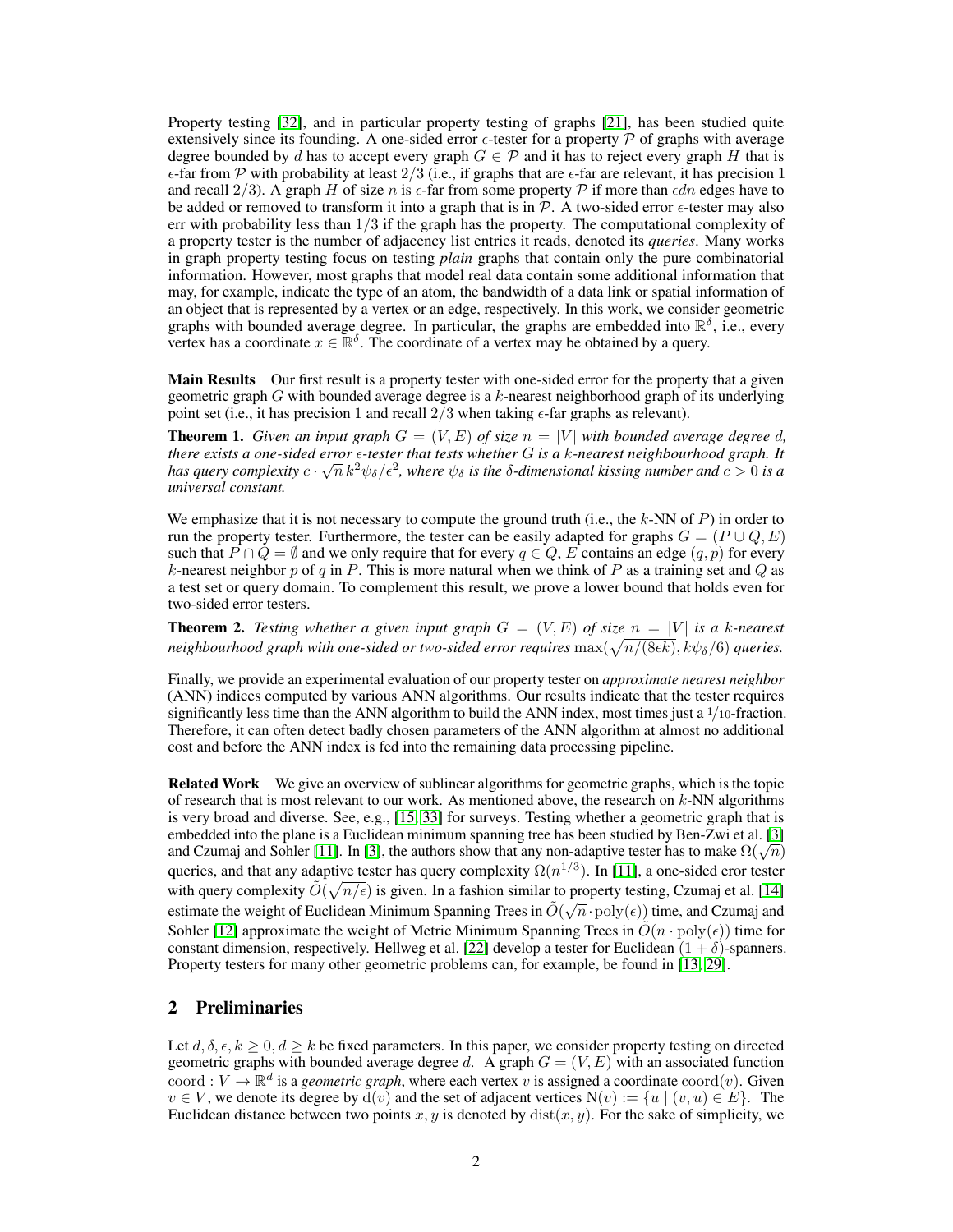write  $dist(u, v) := dist(cord(u), coord(v))$  for two vertices  $u, v \in V$ . When there is no ambiguity, we also refer to coord(v) by simply writing v. We denote the size of the graph  $G = (V, E)$  at hand by  $n = |V|$ .

**Definition 1** (k-nearest neighborhood graph). A geometric graph  $G = (V, E)$  is a k-nearest neighbourhood (k-NN) graph if for every  $v \in V$ , the k points  $u_1, \ldots, u_k \in V$  that lie nearest to v according to dist( $\cdot$ , $\cdot$ ) are neighbors of v in G, i.e.,  $(v, u_i) \in E$  for all  $i \in [k]$  (breaking ties arbitrarily).

Let  $G = (V, E)$  be a geometric graph. We say that a graph G is  $\epsilon$ -far from a geometric graph property P if at least  $\epsilon dn$  edges of G have to be modified in order to convert it into a graph that satisfies the property P. We assume that the graph G is represented by a function  $f_G : V \times [n] \to V \cup \{ \star \},$ where  $f_G(v, i)$  denotes the  $i^{th}$  neighbor of v if v has at least i neighbors (otherwise,  $f_G(v, i) = \star$ ), a degree function  $d_G : V \to \mathbb{N}$  that outputs the degree of a vertex and a coordinate function coord<sub>G</sub> :  $V \to \mathbb{R}^{\delta}$  that outputs the coordinates of a vertex.

**Definition 2** ( $\epsilon$ -tester). A one-sided (error)  $\epsilon$ -tester for a property P with query complexity q is a randomized algorithm that makes q queries to  $f_G$ ,  $d_G$  and  $coord_G$  for a graph G. The algorithm accepts if G has the property P. If G is  $\epsilon$ -far from P, then it rejects with probability at least  $2/3$ .

The motivation to consider query complexity is that the cost of accessing the graph, e.g., through an ANN index, is costly but cannot be influenced. Therefore, one should minimize access to the graph.

**Definition 3** (witness). Let  $\#\text{nearer}(v, w) := |\{u \in V \mid u \neq v \land \text{dist}(v, u) < \text{dist}(v, w)\}|$ denote the number of vertices u that lie nearer to v than w. Further let  $\text{km}(v) := \{u \in V \mid u \neq 0\}$  $v \wedge \# \text{nearer}(v, u) \leq k - 1$  denote the set of v's k-nearest neighbors. Let wit $(v) := \{u \in V \mid u \notin V\}$  $N(v) \wedge u \in \text{knn}(v)$  define the subset of  $\text{knn}(v)$  that is not adjacent to v. If  $\text{wit}(v) \neq \emptyset$  or  $d(v) < k$ , we call *v incomplete*, and we call elements of wit(*v*) the *witnesses* of *v*.

If G is  $\epsilon$ -far from being a k-nearest neighborhood graph, an  $\epsilon$ -fraction of its vertices are incomplete. The proof follows from common arguments in property testing (see the full version [\[16\]](#page-10-10)).

<span id="page-2-0"></span>**Lemma 4.** If G is  $\epsilon$ -far from being a k-nearest neighborhood graph, at least  $\epsilon dn/(2k)$  vertices are *incomplete.*

The main challenge for the property tester will be to find matching witnesses for a fixed set of incomplete vertices. The following result from coding theory for Euclidean codes bounds the maximum number of points  $q_i$  that can have the same fixed point p as nearest neighbor.

<span id="page-2-1"></span>**Lemma 5.** [\[35\]](#page-11-3) Given a point set  $P \subset \mathbb{R}^{\delta}$  and  $p \in P$ , the maximum number of points  $q_i \in P$ *that can have p as nearest neighbour is bounded by the δ-dimensional kissing number*  $ψ<sub>δ</sub>$ *, where*  $2^{0.2075\delta(1+o(1))} \leq \psi_{\delta}$  [\[34\]](#page-11-4) and  $\psi_{\delta} \leq 2^{0.401\delta(1+o(1))}$  [\[24\]](#page-10-11) (asymptotic notation with respect to  $\delta$ ).

# 3 Upper Bound

The idea of the tester is as follows (see [Algorithm 1\)](#page-3-0). Two samples are drawn uniformly at random: S', which shall contain many incomplete vertices if G is  $\epsilon$ -far from being a k-nearest neighborhood graph and  $T$ , which shall contain at least one witness of an incomplete vertex in  $S'$ . For every  $v \in S'$ , the algorithm should query its degree, its coordinate as well as every adjacent vertex and their coordinates and calculate the distance to them. If  $d(k) < k$  or if one of the vertices in T is a witness of v, the algorithm found an incomplete vertex, and hence rejects. Otherwise, it accepts.

However, we have to deal with the case that some vertices in  $S'$  have non-constant degree, say,  $\Omega(1/\epsilon)$ , such that querying all their adjacent vertices would require too many queries. To this end, we prove that one can prune these vertices to obtain a subset  $S \subseteq S'$  of *low degree* vertices that still contains many incomplete vertices with sufficient probability.

**Proof of [Theorem 1](#page-1-0)** We prove that [Algorithm 1](#page-3-0) is an  $\epsilon$ -tester as claimed by [Theorem 1.](#page-1-0) Since [Algorithm 1](#page-3-0) does never reject a k-nearest neighbourhood graph, assume without loss of generality that  $G = (V, E)$  is  $\epsilon$ -far from being a k-nearest neighborhood graph. [Algorithm 1](#page-3-0) only queries the neighbors of S, and therefore its query complexity is at most  $|S| \cdot 100k/\epsilon = O(\sqrt{n}k^2/\epsilon^2)$ . It remains to prove the correctness.

In the following, let  $L := \{v \in V \mid d(v) \leq 100k/\epsilon\}$  denote the set of all vertices in G that have low *degree*, let I denote the set of incomplete vertices in L, and let  $I_S \subseteq S$  denote the set of incomplete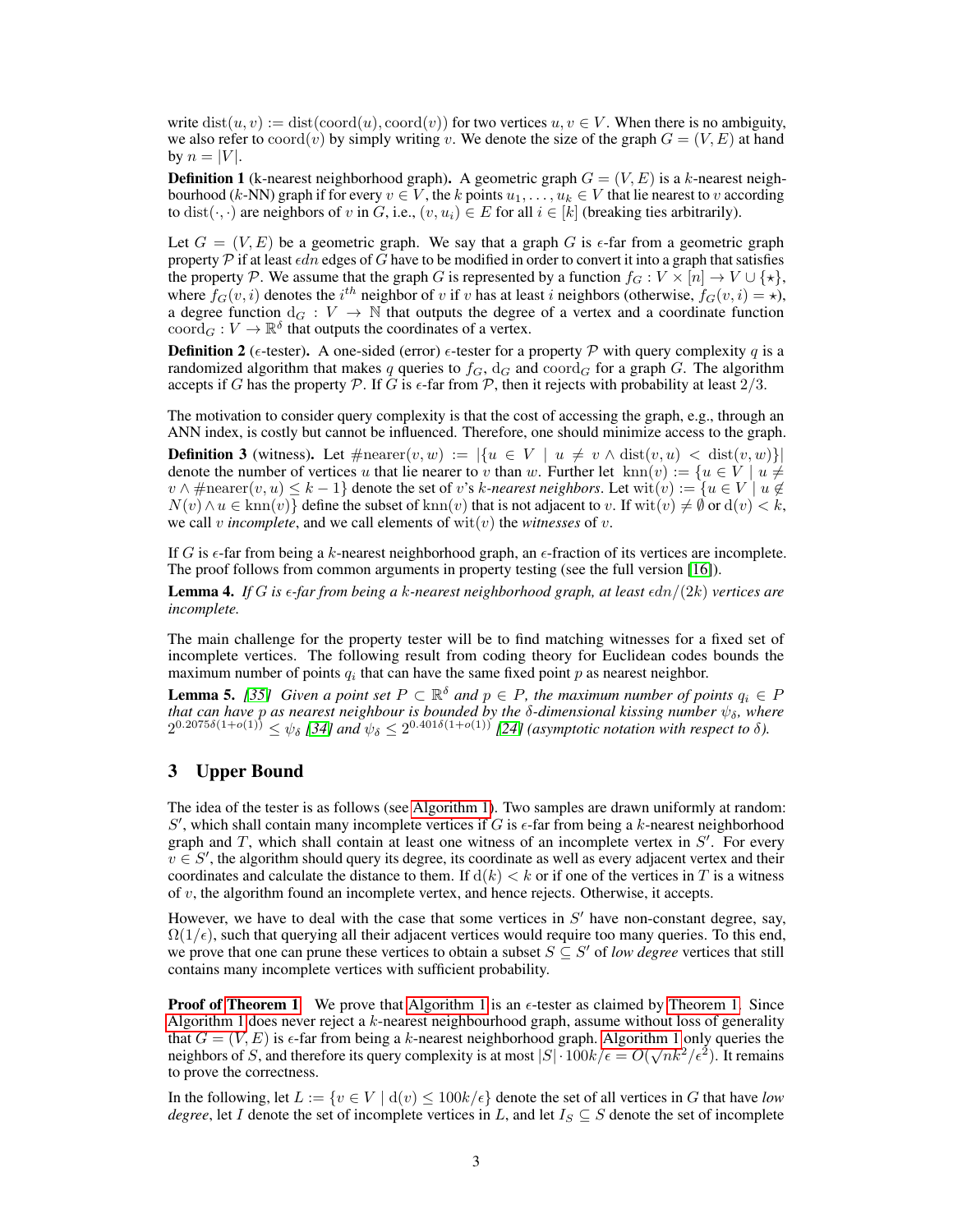Algorithm 1: Tester for  $k$ -nearest neighborhood

**Data:**  $G = (V, E), d, k, \epsilon$ Result: *accept* or *reject*  $S' \leftarrow$  sample  $\frac{100k\sqrt{n}}{6}$  $\frac{k\sqrt{n}}{\epsilon}$  vertices from *V* u.a.r. without replacement;  $T \leftarrow$  sample  $\ln(10) \cdot k \cdot \psi_{\delta} \cdot \sqrt{n}$  vertices from V u.a.r. with replacement;  $S \leftarrow \{v \in S' \mid d(v) \leq 100k/\epsilon\};$ for  $v\in S, u\in T$  do if  $(u \neq v \land u \in \text{km}(v) \land u \notin N(v)) \lor d(v) < k$  then | reject; end end accept;

<span id="page-3-0"></span>vertices in S. By an averaging argument,  $|V \setminus L| \leq \epsilon d n/(100k)$ . It follows from [Lemma 4](#page-2-0) that L contains at least  $\epsilon dn/(4k)$  incomplete vertices, and therefore we focus on finding incomplete vertices that have low degree. Given  $u \in T$ , let  $W_S(u)$  be a random variable that is 1 if u is a witness of an incomplete vertex  $v \in I_S$  and 0 otherwise.

The proof of [Theorem 1](#page-1-0) follows from the following three claims. First, note that  $S$  is a uniform sample without replacement from L whose size  $|S|$  is random. However,  $|S|$  is sufficiently large with constant probability. This claim follows from Markov's inequality (see full version [\[16\]](#page-10-10)).

**Claim 6.** With probability at least  $9/10$ ,  $|S| \geq 20\sqrt{n}/\epsilon$ .

In the subsequent sections, we prove the following two claims. Given that  $S$  is sufficiently large, it In the subsequent sections, we prove the following two claims. Given will contain at least  $\sqrt{n}$  incomplete vertices with constant probability.

<span id="page-3-1"></span>Claim 7. *If*  $|S| \ge 20\sqrt{n}/\epsilon$ , *it holds with probability at least* 9/10 *that*  $|I_S| > \sqrt{n}$ .

Finally, we show that if S contains at least  $\sqrt{n}$  incomplete vertices, then T will contain at least one witness of such an incomplete vertex with constant probability.

<span id="page-3-2"></span>**Claim 8** [\(Lemma 11\)](#page-4-0). *If*  $|I_S| > \sqrt{n}$ , with probability at least 9/10,  $Pr[\sum_{w \in T} W_S(w) > 0]$ .

The correctness follows by a union bound over these three bad events.

#### Analysis of the Sample S: Proof of [Claim 7](#page-3-1)

*Proof.* Since S was sampled without replacement, the random variable  $|I_{S}|$  follows the hypergeometric distribution. Let  $X$  be a random variable that denotes the number of draws that are geometric distribution. Let  $\overline{X}$  be a random variable that denotes the number of draws that are needed to obtain  $\sqrt{n}$  incomplete vertices in  $S$ , which therefore follows the negative hyperge-ometric distribution. By [Lemma 4,](#page-2-0) we have  $E[X] \leq \frac{\sqrt{n}(n+1)}{(\epsilon d n)/(2k)+1}$ . By the definition of  $|I_S|$ and X, we have  $Pr[|I_S| < \sqrt{n}] \leq Pr[X \geq |S|]$ . We apply Markov's inequality to obtain  $Pr[X \geq |S|] \leq \frac{\sqrt{n} \cdot (n+1)}{\sqrt{S!(\epsilon dn)}/(2k)+1}$ . It follows that  $|S| \in \Omega(\sqrt{n})$  ensures  $|I_S| \geq \sqrt{n}$  with sufficient probability.  $\Box$ 

Analysis of the Sample T: Proof of [Claim 8](#page-3-2) We prove the following lower bound on the number of witnesses in G, which will imply a bound on  $|T|$  by k-reducing it to the case  $k = 1$ .

<span id="page-3-3"></span>**Proposition 9.** Given a point set  $P \subset \mathbb{R}^{\delta}$ ,  $p \in P$  and  $k \in \mathbb{N}$ , the maximum number of points  $q_i \in P$ *that can have p as k-nearest neighbor is bounded by*  $k \cdot \psi_{\delta}$ .

We note that this bound is tight, as shown in [Lemma 12.](#page-4-1)

<span id="page-3-4"></span>**Definition 10** (k-reducing). Let  $p \in P$  be an arbitrary point. Fix  $Q := \{q \in P \mid \text{\#nearer}(q, p) \leq \}$  $k-1$ . Repeat the following steps until  $\forall q \in Q : \nexists q' \in Q \setminus \{q\} : \text{dist}(q, q') < \text{dist}(q, p).$ 

(\*) Pick a point  $q \in Q$  that lies furthest from w and let  $Q_q := \{q' \in Q \mid q \neq q' \land \text{dist}(q, q') \leq q' \}$  $dist(q, p)$ .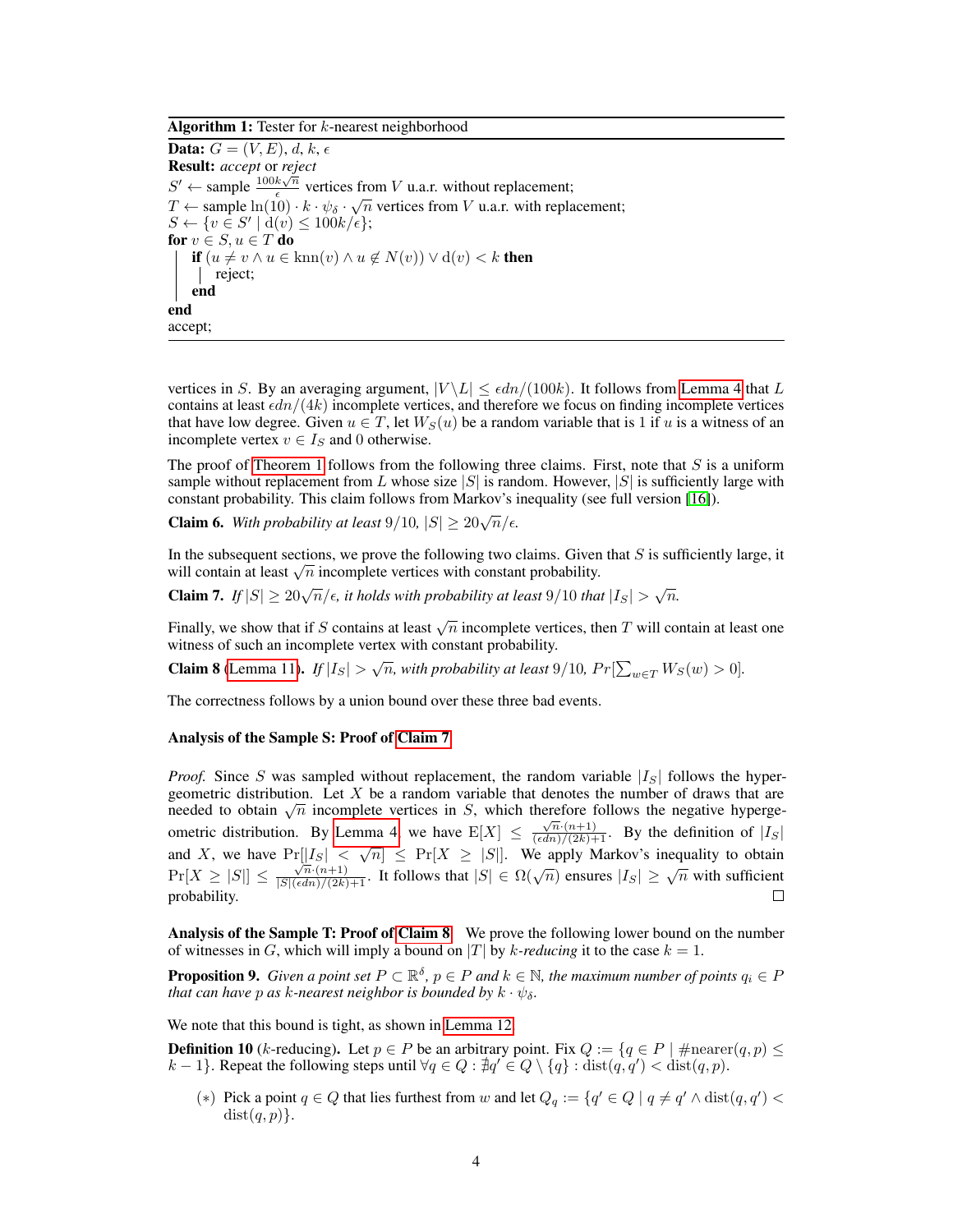(#) Set  $Q := Q \setminus Q_q$ .

*Proof of [Proposition 9.](#page-3-3)* We apply [Definition 10](#page-3-4) to p and prove that the size of Q at the beginning of the process is at most  $k \cdot \psi_{\delta}$ , which proves the claim.

At first we show that every vertex that is picked by  $(*)$  stays in Q: Let  $q_1, q_2$  be arbitrary points that are picked by  $(*)$  in the process of k-reducing, with  $q_1$  being picked in an earlier iteration than  $q_2$ . The latter implies  $dist(q_2, p) < dist(q_1, p)$ . Assume that  $q_1 \in Q_{q_2}$  at the time  $q_2$  is selected, and therefore  $q_1$  is removed from Q. Since  $q_1$  is deleted by  $(\#)$ , it holds that  $dist(q_1, p) < dist(q_2, p)$ , which is a contradiction as  $q_1$  has been selected before  $q_2$ .

We continue to bound the maximum number of vertices that share their  $k$ -nearest neighbor: Because  $p$ is the nearest point for the remaining  $q \in Q$ , we apply [Lemma 5](#page-2-1) and conclude that at most  $\psi_{\delta}$  vertices are remaining in Q after k-reducing. Since every iteration of step  $(\#)$  removed at most  $k - 1$  points from Q, the cardinality of Q at the beginning of the process was at most  $\psi_{\delta} + (k-1) \cdot \psi_{\delta} = k \cdot \psi_{\delta}$ .

Since at most  $k \cdot \psi_{\delta}$  vertices can share a witness by [Proposition 9,](#page-3-3) there are at least  $\frac{|I_S|}{k \cdot \psi_{\delta}}$  distinct witnesses of vertices in S. We employ this bound to calculate the size of the sample  $\tilde{T}$  such that it contains at least one witness of an incomplete vertex in S with constant probability.

<span id="page-4-0"></span>**Lemma 11.** If 
$$
|S| \ge \frac{10\sqrt{n}}{\epsilon}
$$
 and  $|T| \ge \ln(10) \cdot k \cdot \psi_{\delta} \cdot \sqrt{n}$ , then  $\Pr\left[\sum_{w \in T} W_S(w) = 0\right] \le \frac{1}{10}$ .

*Proof.* Since every vertex is sampled uniformly at random with replacement, the event that one vertex is a witness is a Bernoulli trial with probability  $Pr_{w \in V}[W_S(w) = 1] \geq \frac{|I_S|}{k_1 \psi_S}$  $\frac{|I_S|}{k\!\cdot\!\psi_\delta}\cdot\frac{1}{n}=\frac{|I_S|}{k\!\cdot\!\psi_\delta\cdot}$  $\frac{|I_S|}{k \cdot \psi_\delta \cdot n}$ . Therefore

$$
\Pr_{w \in V}[W_S(w) = 0] \le \left(1 - \frac{|I_S|}{k \cdot \psi_{\delta} \cdot n}\right).
$$
 We have

$$
|T| \geq \ln(10) \cdot k \cdot \psi_{\delta} \cdot \sqrt{n}
$$
  
\n
$$
\Rightarrow |I_S| \cdot |T| \geq \ln(10) \cdot k \cdot \psi_{\delta} \cdot n
$$
 (1)

<span id="page-4-3"></span><span id="page-4-2"></span>
$$
\Rightarrow \left(1 - \frac{|I_S|}{k \cdot \psi_\delta \cdot n}\right)^{|T|} \le \frac{1}{10} \tag{2}
$$

<span id="page-4-4"></span>
$$
\Leftrightarrow \Pr\left[\sum_{u \in T} W_S(u) = 0\right] \le \frac{1}{10} \tag{3}
$$

By [Claim 7,](#page-3-1) [Eq. \(1\)](#page-4-2) holds for |S| as chosen in [Algorithm 1.](#page-3-0) In [Eq. \(2\)](#page-4-3) we use the fact that  $1-x \le e^{-x}$ and in [Eq. \(3\)](#page-4-4) we use that all events  $W_S(u) = 0$  for  $u \in T$  are independent Bernoulli trials.  $\Box$ 

Finally, we observe that the factor  $k$  that is introduced in [Proposition 9](#page-3-3) is tight.

<span id="page-4-1"></span>**Lemma 12.** For every  $\delta \geq 3, k \geq 2$ , there exists a point set  $P \subset \mathbb{R}^{\delta}$  such that there is a set of  $k\psi_{\delta}$ *points*  $q_i \in P$  *that have the same k-nearest neighbor.* 

*Proof.* Take a set  $P = \tilde{P} \cup (0, \ldots, 0)$  of  $\delta$ -dimensional points, where  $\tilde{P}$  consists of  $\psi_{\delta}$  points from  $\mathbb{R}^{\delta}$  that have  $(0,\ldots,0) \in \mathbb{R}^{\delta}$  as their nearest neighbor. Create a new point set P' from P by splitting each point  $p \in P \cap \tilde{P}$  into k points  $p_1, \ldots, p_k$ . Breaking ties arbitrarily, the 1 to  $k-1$  nearest neighbors of  $p_i$  are  $\cup_{j\neq i} \{p_j\}$  (with distance 0), but  $(0, \ldots, 0)$  is the k-nearest neighbor for all  $p_i$ ,  $i \in [k]$ . Thus,  $|P'| + 1 = k \cdot |\tilde{P}| + 1 = k\psi_{\delta} + 1$  and all points in  $P'$  except the origin have  $(0, \ldots, 0)$ as their k-nearest neighbor.  $\Box$ 

#### 4 Lower Bound

We prove the first lower bound by constructing two (distributions of) graphs that are composed of multiple copies of the same building block. All graphs in one distribution are  $k$ -nearest neighborhood graphs, and all graphs in the other distribution are  $\epsilon$ -far from the property. It suffices to show that no deterministic algorithm that makes  $o(\sqrt{n})$  queries can distinguish these two distributions with sufficiently high probability. Our building block is defined as follows.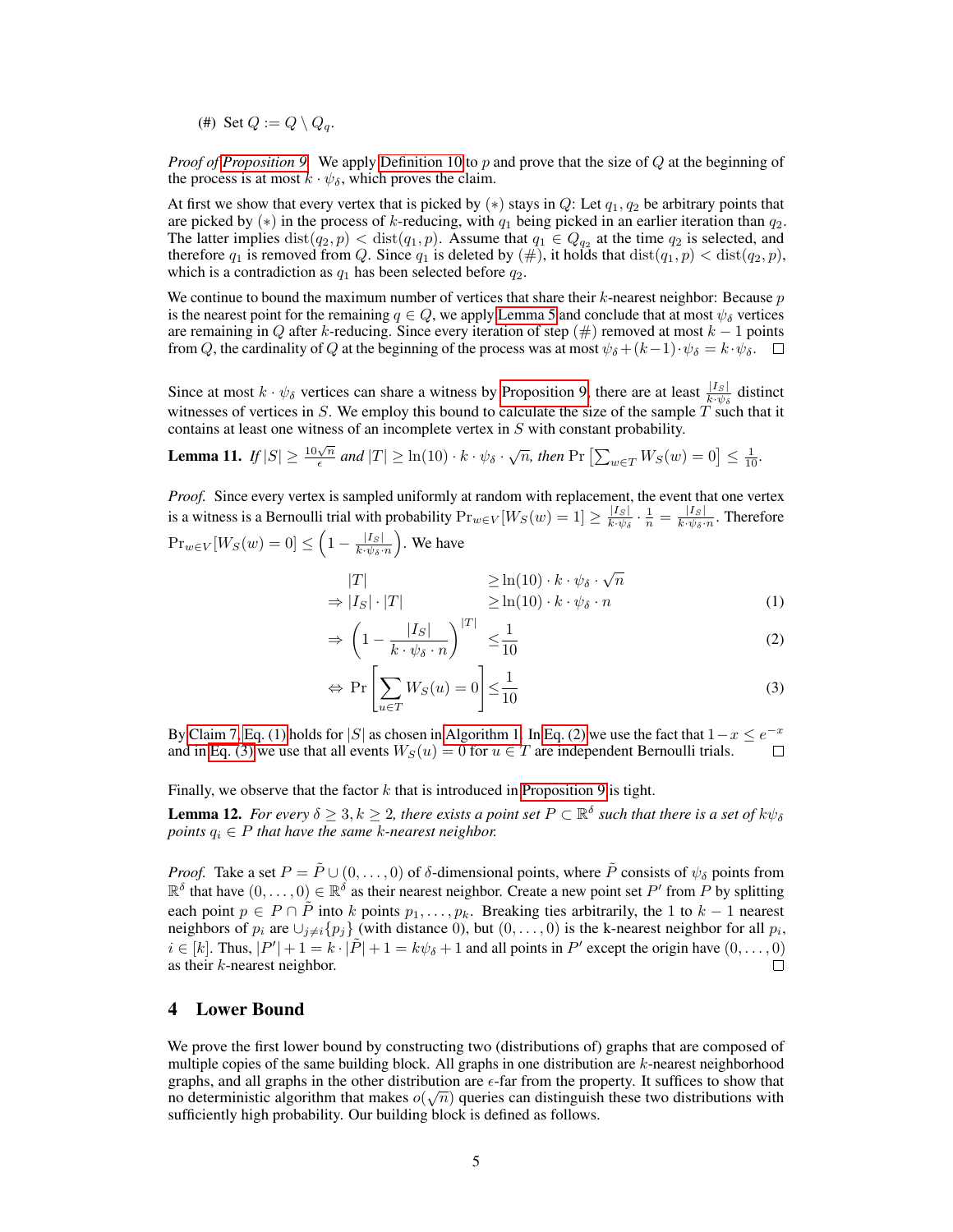**Definition 13** (line gadget). Let  $x \in \mathbb{R}$ . A *line gadget* is a geometric, complete, directed graph  $L_x = (V, E)$  of size  $k + 1$ . The vertices  $v_1, \ldots, v_{k+1} \in V$  have coordinates  $x, x + 1, \ldots, x + k \in \mathbb{R}$ .

Note that a line gadget is a k-nearest neighborhood graph itself. In the following, let  $k' := k + 1$ . The graphs in the first distribution  $\mathcal{D}_1$  are composed of  $n/k'$  line gadgets with sufficiently large pair-wise distances that maintain the k-nearest neighborhood property. The construction of the distribution of  $\epsilon$ -far graphs  $\mathcal{D}_2$  is a bit more complicated. Basically, we want to move  $\lceil \epsilon n/k' \rceil$  line gadgets to the exact position of  $\lceil \epsilon n/k' \rceil$  other line gadgets such that in the resulting graph,  $\lceil \epsilon n/k' \rceil$  pairs of line gadgets share the same coordinates. However, we have to make sure that the algorithm is oblivious of this relocation with sufficiently high probability. We provide a sketch of the proof here, the whole proof is contained in the full version [\[16\]](#page-10-10).

Lemma 14. *Testing whether a graph is a* k*-nearest neighborhood graph with two-sided error requires*  $\sqrt{n/(8\epsilon k')}$  *queries.* 

*Proof sketch.* It is sufficient to show that for any deterministic algorithm that makes  $o(\sqrt{n})$  queries, the distributions of knowledge graphs that are obtained from distributions  $\mathcal{D}_1$  and  $\mathcal{D}_2$ , respectively, have small statistical distance.

Without loss of generality, one can assume that every query of the algorithm to a graph from  $\mathcal{D}_1$ reveals a line gadget that is not in the knowledge graph yet. Then, the probability that some line gadget is revealed by the  $i$ -th query is uniform over all undiscovered line gadgets. Now, consider a graph from  $\mathcal{D}_2$ . Call all line gadgets that share their coordinates with another line gadget to be blue, and call all other line gadgets to be red. One can show that if a query does not reveal a blue line gadget such that a previous query revealed a blue line gadget with the same coordinates, then the revealed line gadget is distributed uniformly among all other undiscovered (red or blue) line gadgets.

The probability that two (blue) line gadgets with the same coordinates are revealed by the first  $b = \sqrt{n/(8\epsilon k')}$  queries is upper bounded by the probability that for any pair of queries  $(i, j) \in [b]^2$ , query *i* hits one of the k' vertices in one of the  $\lceil \epsilon n/k' \rceil$  moved line gadgets times the probability that query j hits its (blue) counterpart. One can show that this probability is at most  $\sum_{i,j\in[b]} \lceil \frac{\epsilon n}{k'} \rceil \cdot \frac{k'}{n}$  $\frac{k'}{n} \cdot \frac{k'}{n} \leq$  $b^2 \frac{\epsilon k'}{n} \leq 1/4$ . Therefore, the total variation distance between the knowledge graph distributions is at most 1/4.

In property testing, it is common to fix problem specific parameters such as the dimension and analyze the asymptotic behavior with respect to n and  $\epsilon$ . However, it may be interesting that the computational complexity of a tester for  $\bar{k}$ -nearest neighborhood graphs is at least linear in  $\psi_{\delta}$ . A sketch of the proof is provided in the full version [\[16\]](#page-10-10).

<span id="page-5-2"></span>Lemma 15. *Testing whether a graph of size* n *is a* k*-nearest neighborhood graph with two-sided error requires at least*  $k\psi_{\delta}/6$  *queries.* 

#### 5 Experiments

As discussed above, property testing aims at distinguishing perfect objects and objects that have many flaws at very small cost. Given the output of an approximate nearest neighbor (ANN) algorithm, a natural use case for a property tester is to decide whether the nearest neighbor index computed by the ANN algorithm is accurate or resolves many queries incorrectly.

Although [Algorithm 1](#page-3-0) already gives values for the sizes of  $|S|$  and  $|T|$ , one would probably want to minimize the running time of the tester beyond worst-case analysis in practice. When used as a tool to assess an ANN index before actually putting it to work, it is also important that the tester actually reduces the total computation time compared to observing poor results at the end of the data processing pipeline (e.g., bad classification results) and starting over. Therefore, we seek to answer the following questions:

<span id="page-5-0"></span>**Q1** Parameterization. What quality of ANN indices can be tested by different choices of  $|S'|, |T|$ ?

<span id="page-5-1"></span>Q2 Performance. How does the testing time compare to the time required by the ANN algorithm?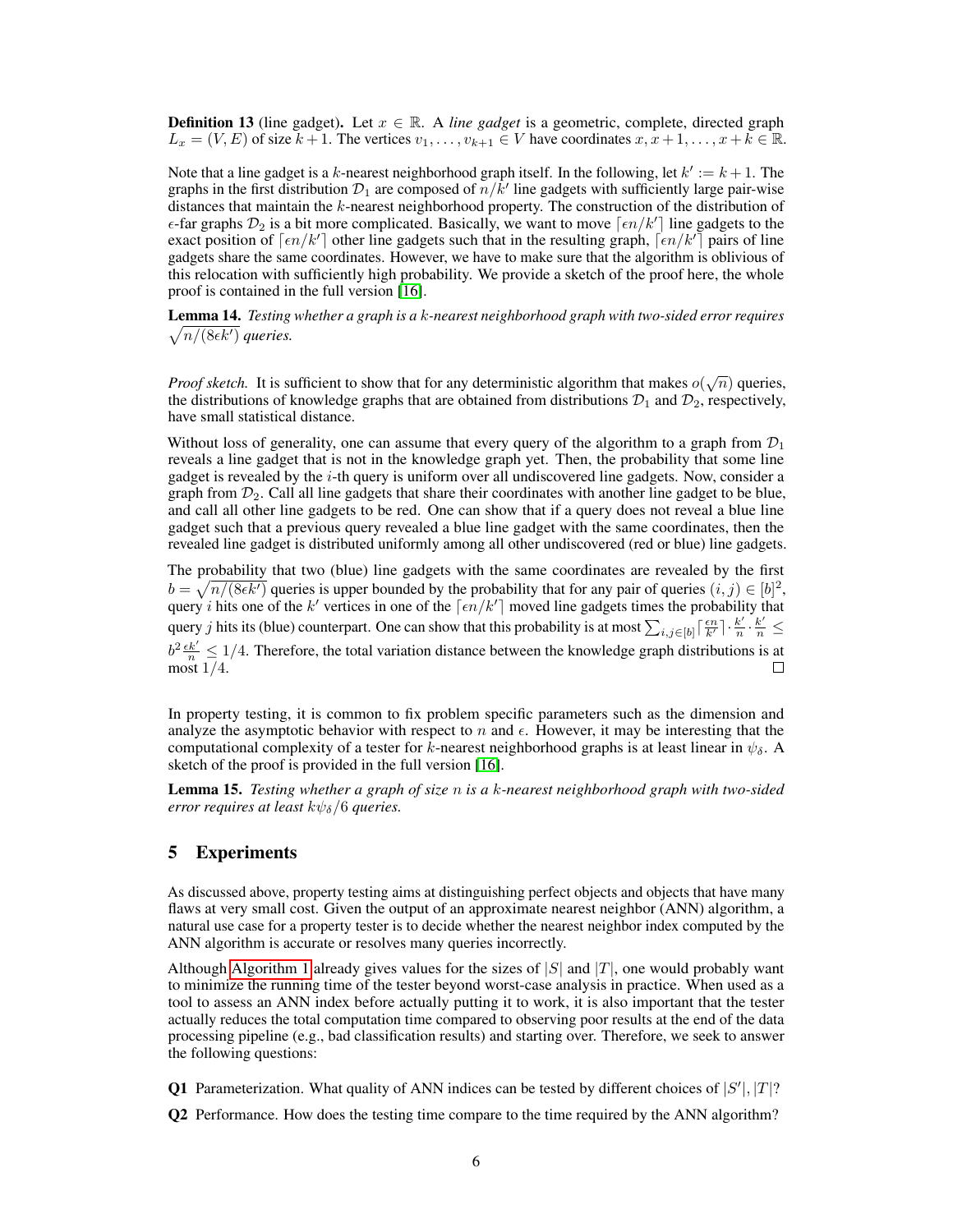Setup We implemented our property tester in C++ and integrated it into the Python framework *ANN-Benchmarks* [\[2,](#page-9-10) [4\]](#page-9-11). The key-idea of *ANN-Benchmarks* is to compare the quality of the indices built by ANN implementations, with respect to their running times and query-answer times. To evaluate our property tester, we chose three algorithms with the best performance observed in [\[2\]](#page-9-10): *KGraph* [\[1\]](#page-9-0) and *hnsw* and *SW-graph* from the *Non-Metric Space Library* [\[7,](#page-9-1) [28\]](#page-10-12). All of the ANN algorithms are implemented in  $C/C++$  and build upon nearest neighbor / proximity graphs. We computed the ground truth, i.e., a  $k$ -NN graph of the input data, for the Euclidean datasets *MNIST* (size 60 000, dimension 960, [\[25\]](#page-10-13)), *Fashion-MNIST* (size 60 000, dimension 960, [\[31\]](#page-10-14)) and *SIFT* (size 1 000 000, dimension 128, [\[19\]](#page-10-15)) to evaluate the answers of the tester.

We ran our benchmarks on identical machines with 60 GB of free RAM guaranteed and an Intel Xeon E5-2640 v4 CPU running at 2.40 GHz (capable of running 20 concurrent threads) and measured CPU time. To minimize interference between different processes, a single instance of an ANN algorithm was run exclusively on one machine at a time.

The C++ source code of the property tester that was used for the experiments is available here [\[17\]](#page-10-16). The modified version of ANN-Benchmarks is available here [\[6\]](#page-9-12).

[Q1:](#page-5-0) Parameterization of the Property Tester We analyze how different choices for  $|S'|$  and  $|T|$  in [Algorithm 1](#page-3-0) affect which quality of ANN indices the tester is likely to reject. All ANN algorithms were run ten times for each choice of parameters built into ann-benchmarks (as listed in [\[5\]](#page-9-13)) and every dataset. Then the tester was run once for each output and for every choice from  $\{0.001, 0.01, 0.1\} \times \{0.05, 0.5, 5\}$  for  $(c_1, c_2)$  in  $|S'| = c_1 \cdot 8k \sqrt{n}$  and  $|T| = c_2 \cdot k \sqrt{n} \log(10)$ , with oracle access to the resulting ANN index. We chose to evaluate the tester for  $k = 10$  because indices that are very close to 10-NN graphs – which is the hard case for the property tester to detect – can be computed by the ANN algorithms in reasonable time, and we support this decision by an additional experiment for  $k = 50$ . The ground truth, i.e., a k-NN graph of each dataset, and the  $\epsilon$ -distance (see [Section 2\)](#page-1-1) of each ANN index to a  $k$ -NN graph was computed offline.

We evaluate the recall of the property tester by distance of a tested ANN index to ground truth, where graphs that are no  $k$ -NN graphs are relevant (note that the tester always provides a witness when it rejects, so its precision is 1). Since the quality of an ANN index varies depending on the ANN algorithm's parameters and internal randomness, we group the computed ANN indices into buckets according to their distance to ground truth and depict the resulting recall on these classes in [Fig. 1](#page-7-0) for all datasets combined and for each dataset individually. As the oracle access that is provided to the property tester is oblivious of the underlying ANN algorithm, the figures show the combined results for all algorithms.

We observe that for distances and parameters that result in a reasonable overall recall, say, at least greater than 0.75, the property tester behaves comparable on all datasets. Since the property tester is guaranteed to have precision 1, even parameterizations with low recall on a small distance can be amplified by running the tester multiple times, possibly for different values of  $c_1, c_2$ . In summary, after choosing a target distance that the property tester should detect, the tested parameters seem suitable for data with dimensions up to roughly 800. For higher dimensions, it is likely advisable to apply dimensionality reduction techniques first before computing and using nearest neighbors in Euclidean space.

To get an indication of how the tester behaves for larger  $k$ , we conducted an additional experiment where we ran the tester on KGraph indices with  $k = 50$ . As one might expect, less indices are close to being a 50-NN graph than a 10-NN graph for the same sets of KGraph parameters (although the distance is normalized by  $k$  and therefore it allows more errors), but the results indicate that it is also easier for the property tester to spot errors. This suggests that, at least for KGraph, errors are spread quite uniformly in the index rather than they are concentrated on some vertices.

[Q2:](#page-5-1) Performance Consider the following scenario: an algorithm that processes data employs an ANN index. The quality of the algorithm's result (e.g., the classification rate) depends on the quality of the ANN index. However, the best parameters for the ANN algorithm are not known, and conclusions about the quality of the ANN index can only be drawn by looking at the algorithm's final result, which may be a long costly way to go. Does it pay out to run the property tester on the ANN index and recompute the index using different parameters if the tester rejects? We address this question by measuring the tester's performance. However, whether to use the tester or not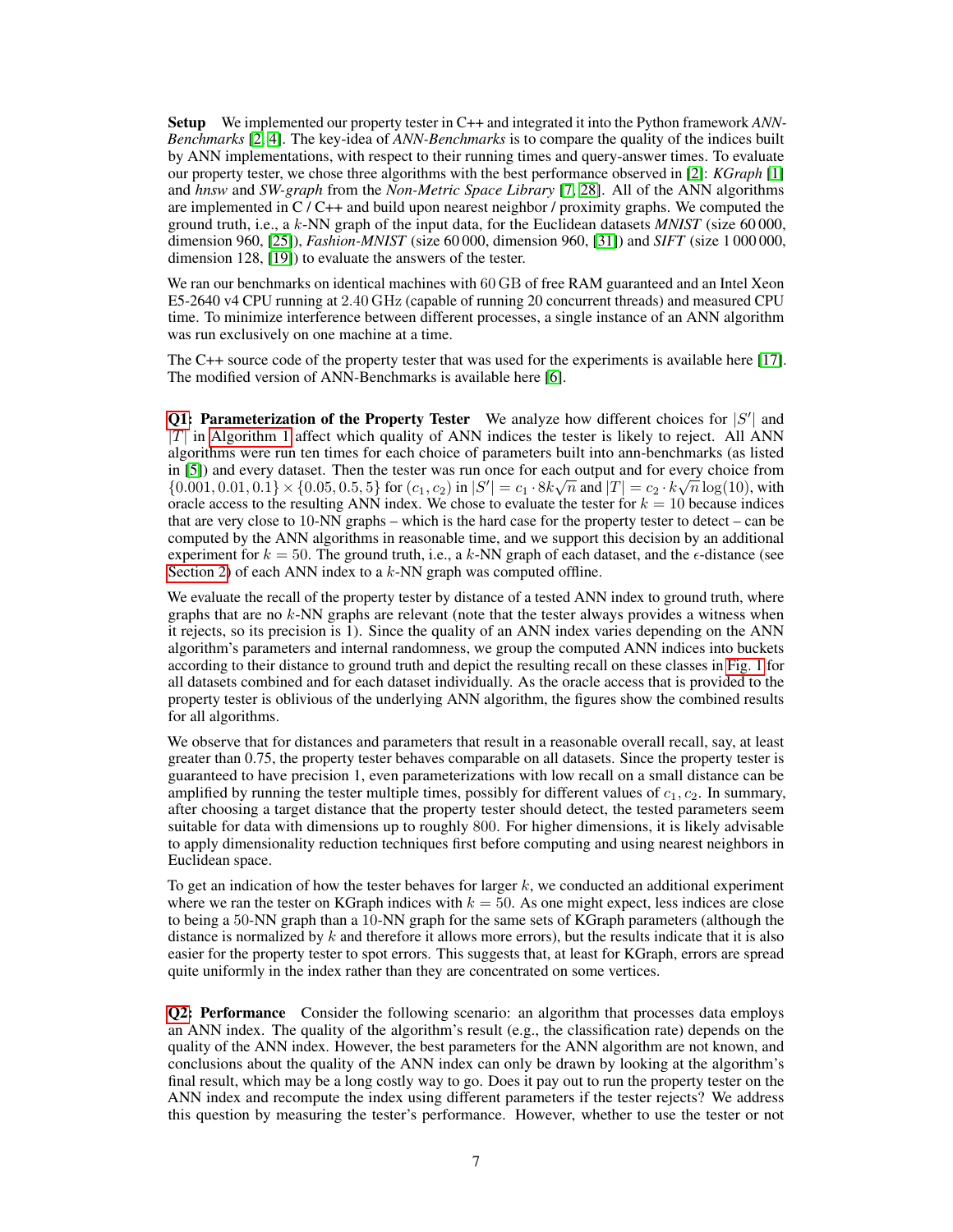<span id="page-7-0"></span>Figure 1: Recall of the property tester by  $\epsilon$ -distance of the ANN index to a 10-NN graph for different choices of the testers' parameters  $c_1, c_2$ . Distances are grouped into classes  $(0, 10^{-4}]$ ,  $(10^{-4}, 10^{-3}]$ , ..., all of size at least 150 (lateral axis shows upper bound of the respective bucket). For example, the property tester rejected more than 95% of the ANN indices that are between 0.005-far and 0.01-far from being a 10-NN graph for  $c_1 = 0.01, c_2 = 5$ .



all ANN algorithms, all datasets

depends heavily on the cost incurred otherwise. Therefore, we compare the property tester against the minimum cost that every algorithm that uses an ANN index must invest before it can employ it or even just draw conclusions about its quality: the build time of the index. [Figure 3](#page-8-0) shows the time required by the property tester normalized (divided) by the time required to build the ANN index for each ANN algorithm and each dataset. There are two plots: one for all graphs that are between 0.005 and 0.01-close to a 10-NN graph, and one for all graphs that are between 0.01 and 0.02-close to a 10-NN graph.

In general, the running time of the property tester is always smaller than the build time for hnsw and SW-graph and at most five times the build time for KGraph. Mostly, it is even smaller than  $1/10$  of the build time, and therefore running the property tester comes at almost no additional cost. For the runs of the tester on KGraph indices with  $k = 50$ , the testing time is also upper bounded by five times the build time and the tester time vs. build time ratio is 0.1 for  $k = 10$  (restricted to MNIST and Fashion-MNIST) and  $k = 50$ .

## 6 Conclusion

We have studied the task of efficiently identifying NN models with low accuracy by exploring possibilities within the theoretical framework of sublinear algorithms and evaluated our approach by moving to experiments. In particular, we have proved that there is a one-sided error property tester with complexity  $O(\sqrt{n}k^2/\epsilon^2)$ , i.e., a sublinear (randomized) algorithm that decides whether an input graph G is a  $k$ -NN graph or requires many edge modifications to become a  $k$ -NN graph (i.e.,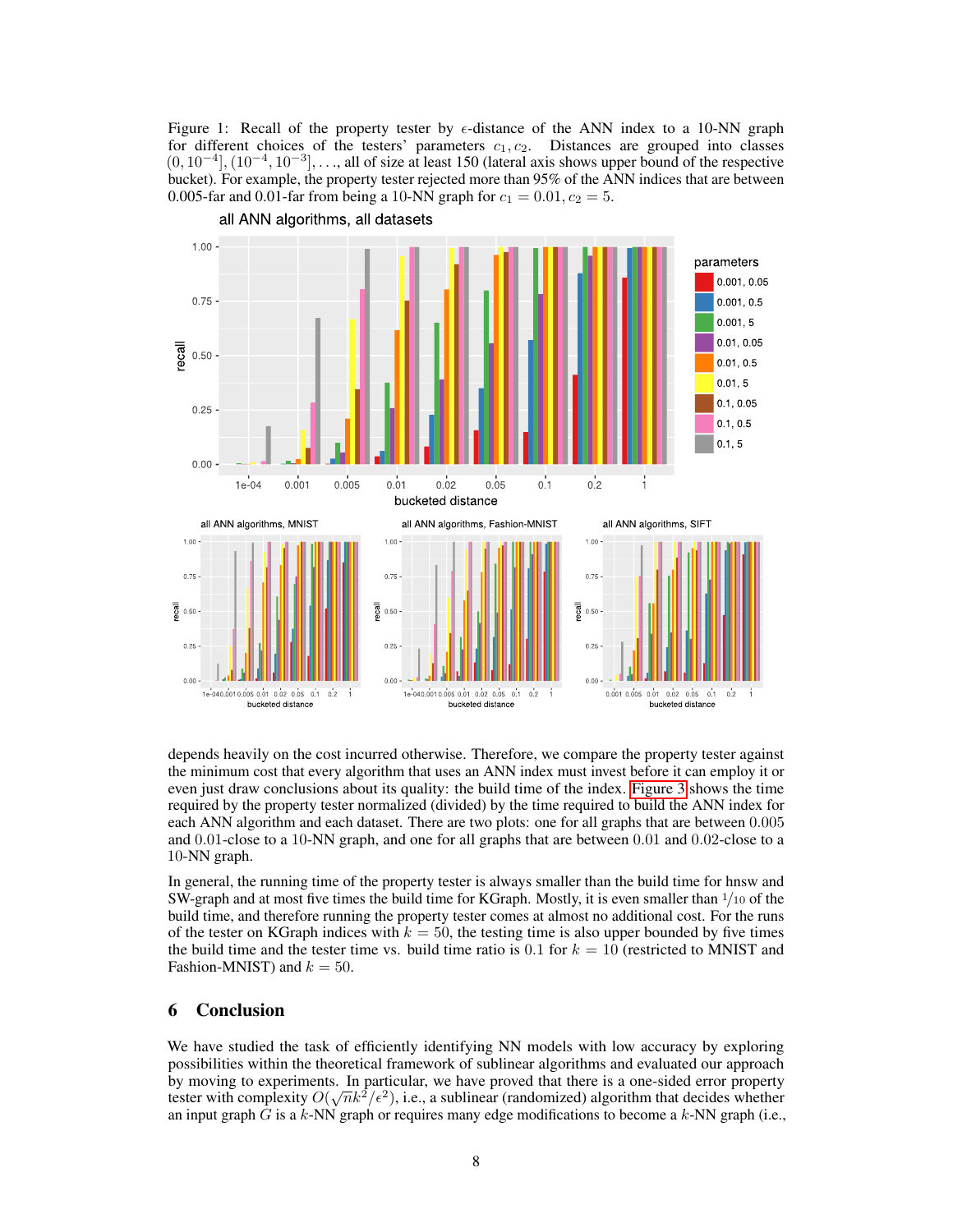Figure 2: Recall of the property tester by  $\epsilon$ -distance of the ANN index to a k-NN graph for different choices of the tester's parameters and  $k = \{10, 50\}$ . As in [Fig. 1,](#page-7-0) distances are grouped into classes.



<span id="page-8-0"></span>Figure 3: Performance of the property tester in terms of property tester CPU time over ANN index building CPU time for all computed ANN indices that are (0.005, 0.01]-far and (0.01, 0.02]-far from being a 10-NN graph, respectively. SW-graph computed only one graph that is 0.01-close on SIFT.



precision 1 and recall  $2/3$  when taking  $\epsilon$ -far graphs as relevant). We also proved that even a two-sided error property tester requires complexity  $\Omega(\sqrt{n/(\epsilon k)})$ . Our experiments of the property tester on ANN indices computed by various algorithms indicate that testing comes at almost no additional cost, i.e., the testing time is significantly smaller than the building time of the ANN index that is tested.

From the perspective of applications, it would be desirable to analyze the tester for a more context sensitive notion of edit distance. For example, an edge to the  $(k + 1)$ -nearest neighbor of a point instead of an edge to its k-nearest neighbor might be a defect that is much less severe than an edge to the  $k^2$ -nearest neighbor. It would be interesting to investigate what results can be obtained under established oracle access models, which are oblivious of the graph's structure, and whether other useful models can be devised.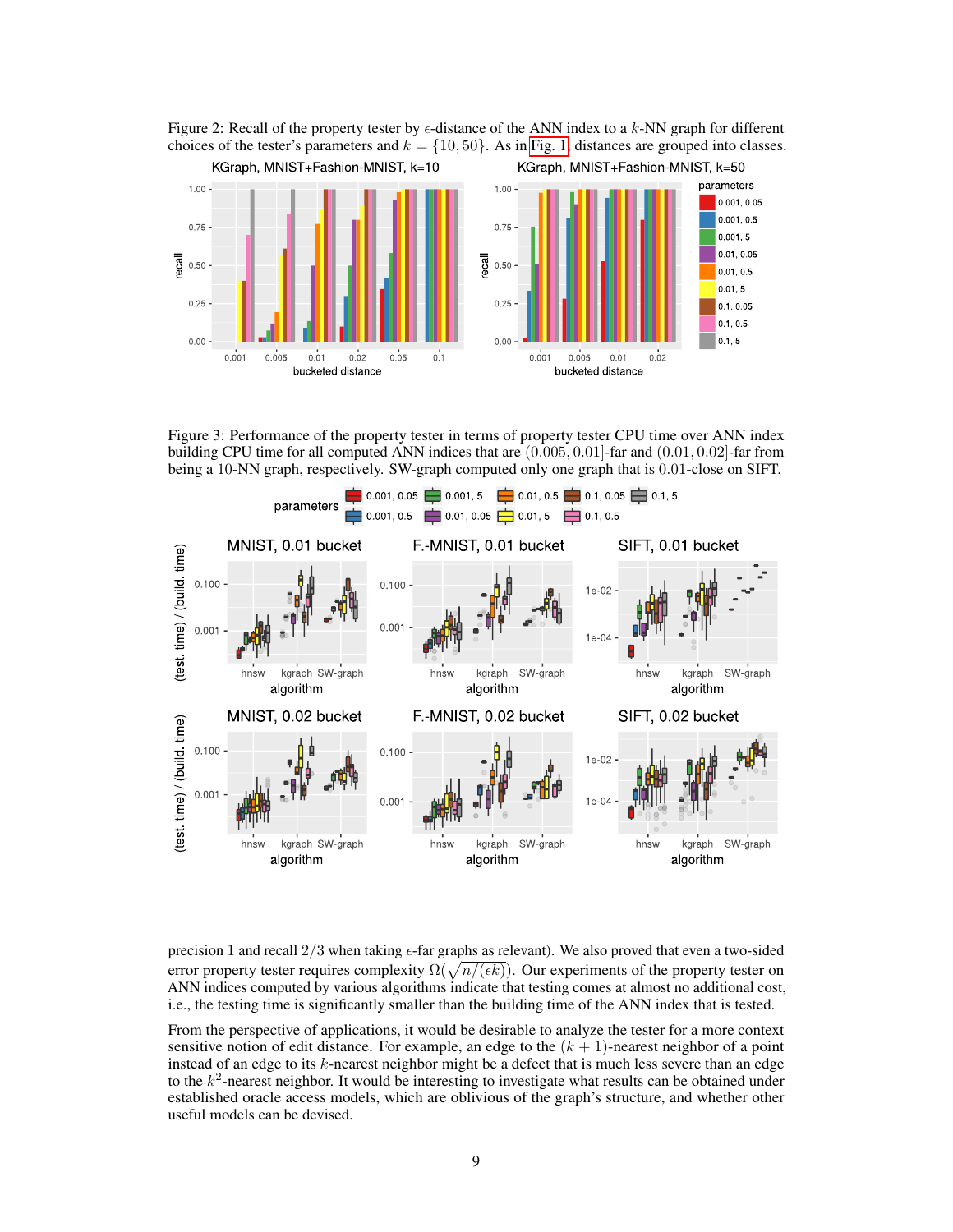#### Acknowledgments

The research leading to these results has received funding from the European Research Council under the European Union's Seventh Framework Programme (FP7/2007-2013) / ERC grant agreement n<sup>o</sup> 307696. We thank the anonymous reviewers for their comments and questions, which we addressed by adding [Lemma 12](#page-4-1) and [Lemma 15](#page-5-2) most notably.

#### References

- <span id="page-9-0"></span>[1] Ann Arbor Algorithms. KGraph: A Library for k-Nearest Neighbor Search, 2018. URL <https://github.com/aaalgo/kgraph>.
- <span id="page-9-10"></span>[2] Martin Aumüller, Erik Bernhardsson, and Alexander Faithfull. ANN-Benchmarks: A Benchmarking Tool for Approximate Nearest Neighbor Algorithms. In *Similarity Search and Applications*, Lecture Notes in Computer Science, pages 34–49. Springer, 2017. doi: 10.1007/978-3-319-68474-1\_3.
- <span id="page-9-5"></span>[3] Oren Ben-Zwi, Oded Lachish, and Ilan Newman. Lower Bounds for Testing Euclidean Minimum Spanning Trees. *Information Processing Letters*, 102(6):219–225, 2007.
- <span id="page-9-11"></span>[4] Erik Bernhardsson. ANN-Benchmarks: Benchmarks of Approximate Nearest Neighbor Libraries in Python, 2018. URL <https://github.com/erikbern/ann-benchmarks>.
- <span id="page-9-13"></span>[5] Erik Bernhardsson. ANN-Benchmarks, algos.yaml, commit 4805b1, 2018. URL [https://github.com/erikbern/ann-benchmarks/blob/](https://github.com/erikbern/ann-benchmarks/blob/4805b13cc0d03eb25ef57a90ac64ef907cdd5817/algos.yaml) [4805b13cc0d03eb25ef57a90ac64ef907cdd5817/algos.yaml](https://github.com/erikbern/ann-benchmarks/blob/4805b13cc0d03eb25ef57a90ac64ef907cdd5817/algos.yaml).
- <span id="page-9-12"></span>[6] Erik Bernhardsson, Martin Aumüller, Alexander Faithfull, Leonid Boytsov, Ilya Razenshteyn, Ann Arbor Algorithms, www, Leland McInnes, Yury Malkov, Asier Erramuzpe, Ole, Ben Frederickson, Hendrik Fichtenberger, and Dennis Rohde. hfichtenberger/ann-benchmarks: NIPS paper version, October 2018. URL <https://doi.org/10.5281/zenodo.1463824>.
- <span id="page-9-1"></span>[7] Leonid Boytsov and Bilegsaikhan Naidan. Engineering Efficient and Effective Non-metric Space Library. In *Similarity Search and Applications*, pages 280–293, 2013. doi: 10.1007/ 978-3-642-41062-8\_28.
- <span id="page-9-3"></span>[8] Paul B. Callahan and Sambasiva R. Kosaraju. A Decomposition of Multidimensional Point Sets with Applications to K-Nearest-Neighbors and N-Body Potential Fields. *Journal of the ACM*, 42(1):67–90, 1995. doi: 10.1145/200836.200853.
- <span id="page-9-4"></span>[9] Jie Chen, Haw-ren Fang, and Yousef Saad. Fast Approximate kNN Graph Construction for High Dimensional Data via Recursive Lanczos Bisection. *Journal of Machine Learning Research*, 10: 1989–2012, 2009. ISSN 1533-7928. URL [http://www.jmlr.org/papers/v10/chen09b.](http://www.jmlr.org/papers/v10/chen09b.html) [html](http://www.jmlr.org/papers/v10/chen09b.html).
- <span id="page-9-2"></span>[10] Michael Connor and Piyush Kumar. Fast Construction of K-Nearest Neighbor Graphs for Point Clouds. *IEEE Transactions on Visualization and Computer Graphics*, 16(4):599–608, 2010. doi: 10.1109/TVCG.2010.9.
- <span id="page-9-6"></span>[11] Artur Czumaj and Christian Sohler. Testing Euclidean Minimum Spanning Trees in the Plane. *ACM Transactions on Algorithms (TALG)*, 4(3):31, 2008.
- <span id="page-9-8"></span>[12] Artur Czumaj and Christian Sohler. Estimating the Weight of Metric Minimum Spanning Trees in Sublinear Time. *SIAM Journal on Computing*, 39(3):904–922, 2009. doi: 10.1137/ 060672121.
- <span id="page-9-9"></span>[13] Artur Czumaj, Christian Sohler, and Martin Ziegler. *Property Testing in Computational Geometry*, pages 155–166. Springer, 2000. ISBN 978-3-540-45253-9. doi: 10.1007/3-540-45253-2\_15. URL [http://dx.doi.org/10.1007/3-540-45253-2\\_15](http://dx.doi.org/10.1007/3-540-45253-2_15).
- <span id="page-9-7"></span>[14] Artur Czumaj, Funda Ergün, Lance Fortnow, Avner Magen, Ilan Newman, Ronitt Rubinfeld, and Christian Sohler. Approximating the Weight of the Euclidean Minimum Spanning Tree in Sublinear Time. *SIAM Journal on Computing*, 35(1):91–109, 2005. doi: 10.1137/S0097539703435297.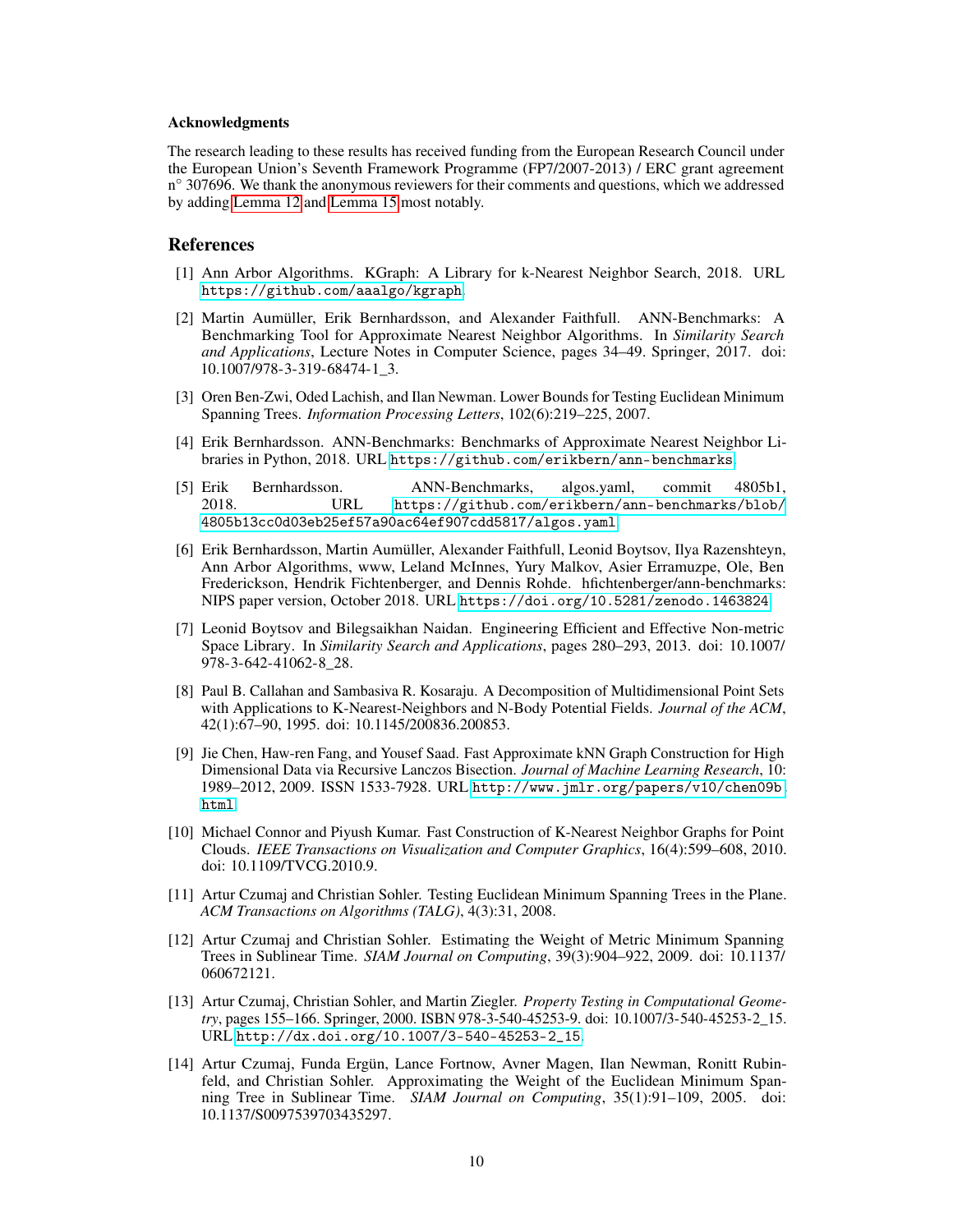- <span id="page-10-7"></span>[15] Belur V. Dasarathy. *Nearest Neighbor Norms: NN Pattern Classification Techniques*. IEEE Computer Society Press, 1991.
- <span id="page-10-10"></span>[16] Hendrik Fichtenberger and Dennis Rohde. A Theory-Based Evaluation of Nearest Neighbor Models Put Into Practice. URL <http://arxiv.org/abs/1810.05064>.
- <span id="page-10-16"></span>[17] Hendrik Fichtenberger and Dennis Rohde. hfichtenberger/knn\_tester: NIPS paper version, October 2018. URL <https://doi.org/10.5281/zenodo.1463804>.
- <span id="page-10-0"></span>[18] Jerome H. Friedman, Forest Baskett, and Leonard J. Shustek. An Algorithm for Finding Nearest Neighbors. *IEEE Transactions on Computers*, C-24(10):1000–1006, 1975. doi: 10.1109/T-C.1975.224110.
- <span id="page-10-15"></span>[19] Xiping Fu, Brendan McCane, Steven Mills, Michael Albert, and Lech Szymanski. UCI Machine Learning Repository: SIFT10M Data Set, 2018. URL [https://archive.ics.uci.edu/ml/](https://archive.ics.uci.edu/ml/datasets/SIFT10M) [datasets/SIFT10M](https://archive.ics.uci.edu/ml/datasets/SIFT10M).
- <span id="page-10-1"></span>[20] Keinosuke Fukunaga and Patrenahalli M. Narendra. A Branch and Bound Algorithm for Computing k-Nearest Neighbors. *IEEE Transactions on Computers*, C-24(7):750–753, 1975. doi: 10.1109/T-C.1975.224297.
- <span id="page-10-6"></span>[21] Oded Goldreich, Shari Goldwasser, and Dana Ron. Property Testing and Its Connection to Learning and Approximation. *Journal of the ACM*, 45(4):653–750, 1998. doi: 10.1145/285055. 285060.
- <span id="page-10-8"></span>[22] Frank Hellweg, Melanie Schmidt, and Christian Sohler. Testing Euclidean Spanners. *Property Testing*, 6390:306–311, 2010.
- <span id="page-10-2"></span>[23] Piotr Indyk and Rajeev Motwani. Approximate Nearest Neighbors: Towards Removing the Curse of Dimensionality. In *Proceedings of the Thirtieth Annual ACM Symposium on Theory of Computing*, STOC, pages 604–613. ACM, 1998. doi: 10.1145/276698.276876.
- <span id="page-10-11"></span>[24] Grigorii Anatol'evich Kabatiansky and Vladimir Iosifovich Levenshtein. On Bounds for Packings on a Sphere and in Space. *Problemy Peredachi Informatsii*, 14(1):3–25, 1978.
- <span id="page-10-13"></span>[25] Yann LeCun, Corinna Cortes, and Chris Burges. MNIST Handwritten Digit Database, 2018. URL <http://yann.lecun.com/exdb/mnist/>.
- <span id="page-10-3"></span>[26] Jesus Maillo, Sergio Ramírez, Isaac Triguero, and Francisco Herrera. kNN-IS: An Iterative Spark-Based Design of the k-Nearest Neighbors Classifier for Big Data. *Knowledge-Based Systems*, 117:3–15, 2017. doi: 10.1016/j.knosys.2016.06.012.
- <span id="page-10-4"></span>[27] Marius Muja and David G. Lowe. Fast Approximate Nearest Neighbors with Automatic Algorithm Configuration. In *In VISAPP International Conference on Computer Vision Theory and Applications*, pages 331–340, 2009.
- <span id="page-10-12"></span>[28] Bilegsaikhan Naidan, Leonid Boytsov, Yury Malkov, David Novak, and Ben Frederickson. Non-Metric Space Library (NMSLIB): An Efficient Similarity Search Library and a Toolkit for Evaluation of k-NN Methods for Generic Non-Metric Spaces, 2018. URL [https://github.](https://github.com/nmslib/nmslib) [com/nmslib/nmslib](https://github.com/nmslib/nmslib).
- <span id="page-10-9"></span>[29] Michal Parnas and Dana Ron. Testing Metric Properties. In *33rd Annual ACM Symposium on Theory of Computing*, STOC, pages 276–285. ACM, 2001. doi: 10.1145/380752.380811.
- <span id="page-10-5"></span>[30] Fabian Pedregosa, Gael Varoquaux, Alexandre Gramfort, Vincent Michel, Bertrand Thirion, Olivier Grisel, Mathieu Blondel, Peter Prettenhofer, Ron Weiss, Vincent Dubourg, Jake Vanderplas, Alexandre Passos, David Cournapeau, Matthieu Brucher, Matthieu Perrot, and Edouard Duchesnay. Scikit-Learn: Machine Learning in Python. *Journal of Machine Learning Research*, 12:2825–2830, 2011. ISSN 1533-7928. URL [http://jmlr.csail.mit.edu/papers/v12/](http://jmlr.csail.mit.edu/papers/v12/pedregosa11a.html) [pedregosa11a.html](http://jmlr.csail.mit.edu/papers/v12/pedregosa11a.html).
- <span id="page-10-14"></span>[31] Zalando Research. Fashion-MNIST: A MNIST-like Fashion Product Database, 2018. URL <https://github.com/zalandoresearch/fashion-mnist>.